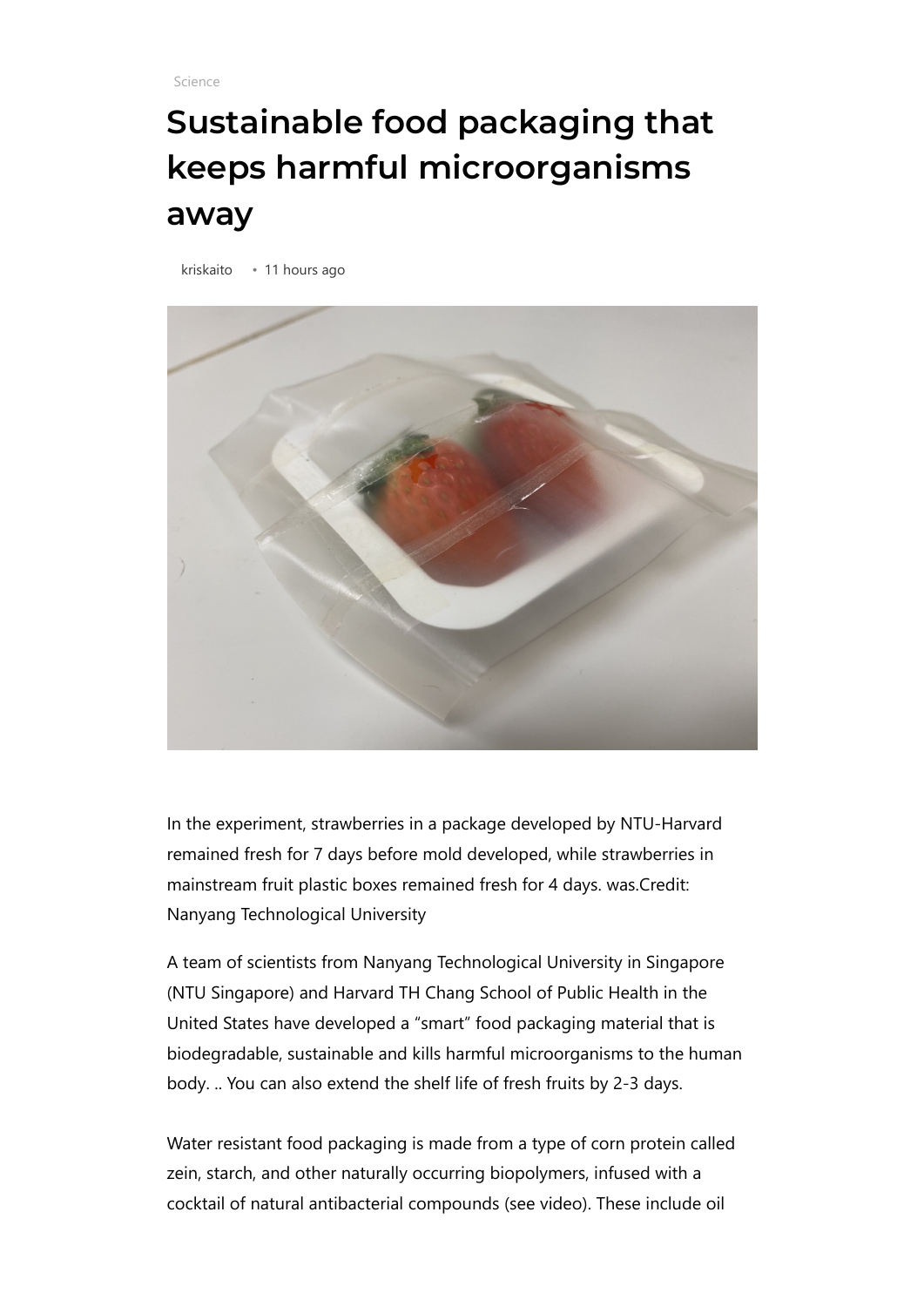from thyme, a common herb used in cooking, and citric acid commonly found in citrus fruits.

In laboratory experiments, when exposed to increased humidity or enzymes [Harmful bacteria](https://phys.org/tags/harmful+bacteria/)The fiber in the package has been shown to release natural antibacterial compounds and kill common dangerous bacteria and fungi that contaminate foods such as E. coli and Listeria.

The package is designed to release the required trace amounts of antibacterial compounds only in response to additional humidity or the presence of bacteria. This allows the package to withstand several exposures and is guaranteed to last for months.

The compound is not only on the surface of the package, but also on the surface of the package. [Food](https://phys.org/tags/food+product/) As such, it has the potential to be used in a variety of products, including ready-to-eat foods, raw meat, fruits and vegetables.

In the experiment, the strawberries wrapped in the package remained fresh for 7 days before the mold developed, while the strawberries in the mainstream fruit plastic boxes were only fresh for 4 days.

The invention is the result of collaboration by scientists at the NTU-Harvard TH Chan School (NTU-Harvard SusNano), a public health initiative for sustainable nanotechnology, bringing together researchers from NTU and Harvard Chan School for agriculture. And foods focused on the development of non-toxic and environmentally safe nanomaterials.

The development of this advanced food packaging material is a sustainable food technology solution in line with the NTU 2025 Strategic Plan aimed at developing sustainable solutions to address some of the pressing challenges of mankind. Is part of the university's efforts to promote.

Professor Mary Cheung, director of NTU's Center for Antibacterial Bioengineering, who co-led the project, said: Related bacteria and fungi that can be harmful to humans. The package can be applied to various foods such as fish, meat, vegetables and fruits. It releases antibacterial agents smartly only in the presence of bacteria or high humidity and provides protection only when needed, thus minimizing the use of chemicals and maintaining the natural composition of the packaged food. To do. "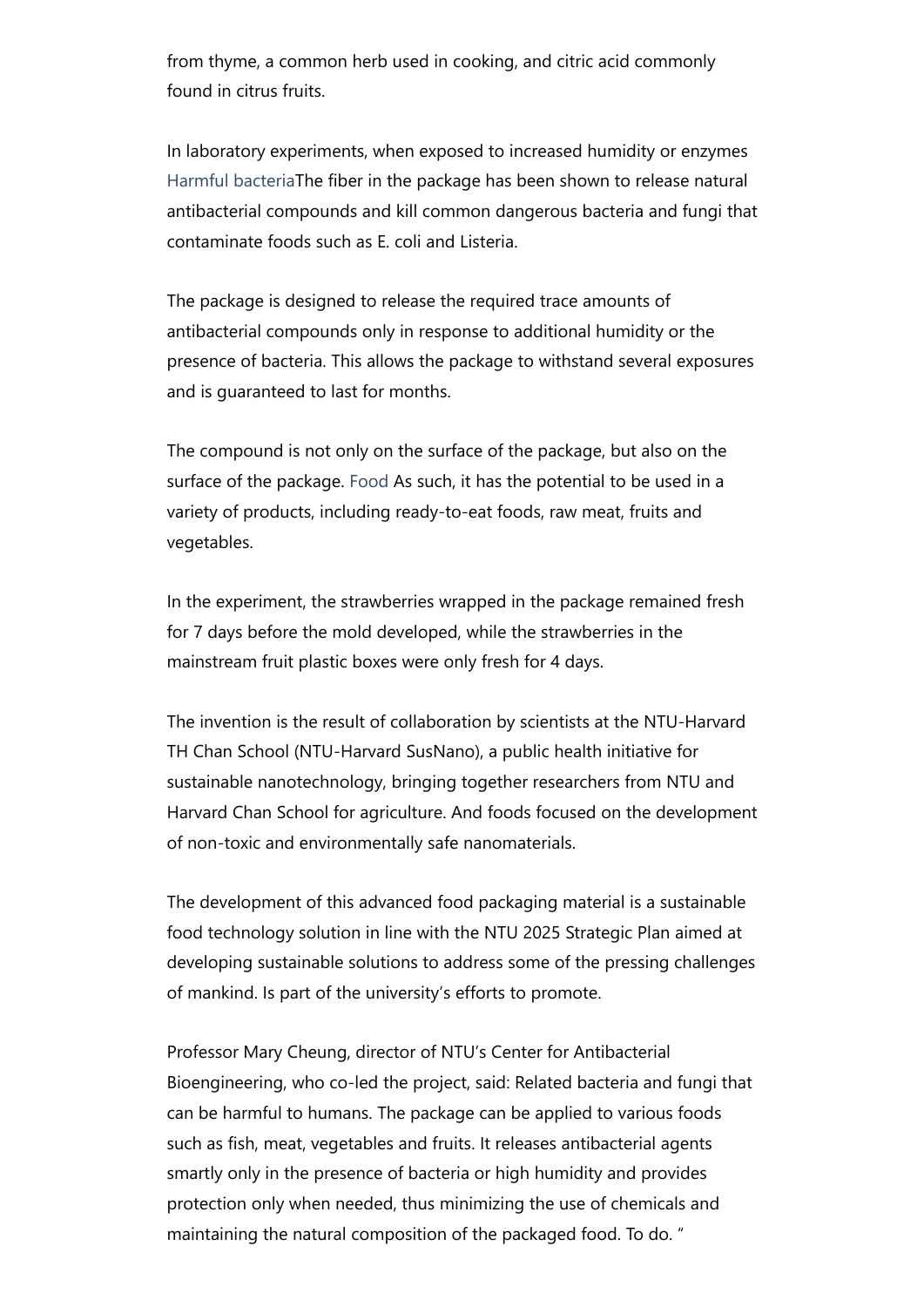Professor Philippe Democrito, Associate Professor of Environmental Health at Harvard Chan School, Director of the Center for Nanotechnology and Nanotoxicology, and Co-Director of the NTU-Harvard Initiative on Sustainable Nanotechnology, who co-led the study. , Says: It has become a major social challenge of our time with enormous public health and economic implications that compromise food safety. One of the most efficient ways to increase food safety and reduce spoilage and waste is to develop efficient biodegradable, non-toxic food packaging materials. , Biopolymers, non-toxic solvents, naturally inspired antibacterial agents and other naturally derived compounds that can be used not only to improve food safety and quality, but also to eliminate environmental hazards Developed a scalable system for synthesizing antibacterial materials Stem that maintains health, reduces the use of non-biodegradable plastics at the world level, and promotes a sustainable agricultural food system. "

Peter Barber, CEO of ComCrop, a Singaporean company that provided an independent assessment of the work done by the NTU research team and pioneered urban rooftop farming, said: Companies like us who want to reduce plastic usage and adopt more environmentally friendly alternatives are aiming to boost their products to increase Singapore's food production capacity, so the packaging they need. The amount of will increase synchronously and switch to materials such as: This helps us to have a double impact. The antibacterial properties of the packaging, which can extend the shelf life of our vegetables, will help us. Packaging materials are promising in the industry and we may adopt them for packaging and someday our usage. "

The results of the study were published in peer-reviewed academic journals. *ACS Applied Materials & Interfaces* During October.

## **Reduction of packaging waste**

The packaging industry is the largest and growing consumer of synthetic plastics derived from fossil fuels, and food packaging plastics make up the majority of plastic waste that pollutes the environment.

In Singapore, packaging is the main source of waste, and according to data from Singapore's National Environment Agency, one-third of the 1.76 million tons of waste disposed of by domestic sources in 2018 is packaging. It was waste, more than half of which was 55%) was plastic.